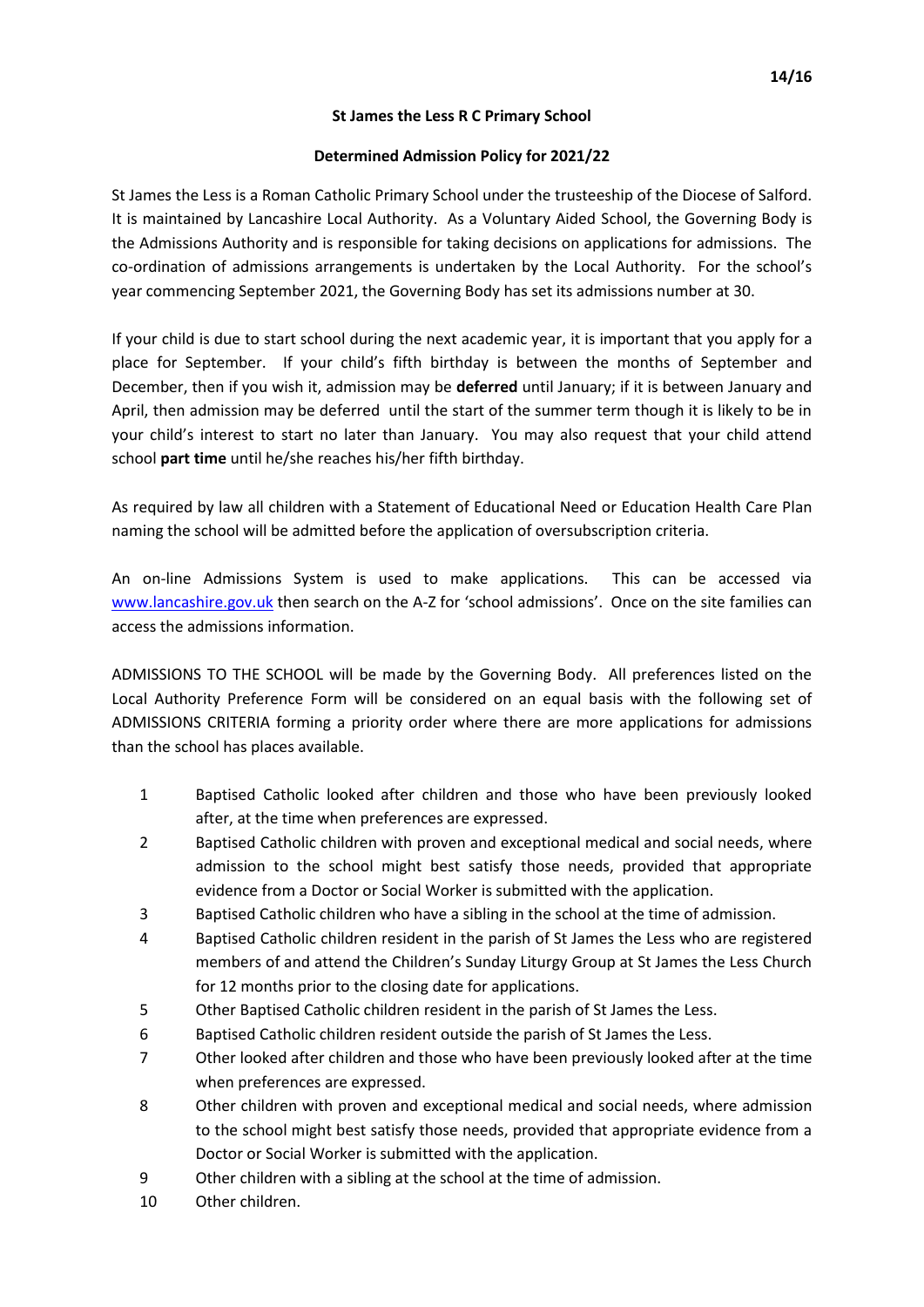**The admission of a non-Catholic child in a year when there are vacancies remaining after the demand from Catholics is met DOES NOT guarantee a place for a sibling in a year where the Catholic demand is greater.**

## **TIE BREAKER CLAUSE**

If in any category there are more applications than places available, priority will be given on the basis of distance from home to school. Distance will be measured in a straight line (radial) measure from the centre of the building to centre of the building using the Local Authority's computerised measuring system with those living nearer to the school having priority. In the event of distances being the same for 2 or more applicants where this distance would be last place/s to be allocated, a random lottery will be carried out in a public place. All the names will be entered into a hat and the required number of names will be drawn out.

## **NOTES**

- A All applicants will be considered at the same time and after the closing date for applications which is 15<sup>th</sup> January 2021.
- B All Catholic applicants will be required to produce baptismal certificates.
- C It is the duty of Governors to comply with regulations on class size limits at Key Stage One.
- D In the case of oversubscription the Governors will invoke the oversubscription criteria as outlined in the policy.
- E Where a child lives with parents with shared responsibility, each for part of a week, the child's home address will be that at which the child wakes up for the majority of Monday – Friday mornings. If there is any doubt about this, the address of the Child Benefit recipient will be used. Parents may be asked to show evidence of the claim that is being made for the address used. The evidence may be in the form of a recent bank/building society statement showing Child Benefit being paid into their account.
- F Sibling is defined as a brother or sister, half brother or sister, fostered and adopted brother or sister, step brother/sister or the child of the parent/carer's partner where the child for whom the school place is sought is living in the same family unit at the same address as that sibling for the majority of the school week.
- G Where there are twins, etc. wanting admission and there is only a single place left within the Admission number, then the governing body will exercise as much flexibility as possible within the requirements of infant class sizes. In exceptional circumstances cases we are now able to offer places for both twins and all triplets, even when this means breaching infant class size limits.
- H Priority is given to looked after children<sub>1</sub> and children who were looked after, but ceased to be so because they were adopted2 (or became subject to a residence order<sub>3</sub> or special guardianship order<sub>4</sub>). Further references to previously looked after children in the Code means children who were adopted (or subject to residence orders or special guardianship orders) immediately following having been looked after.

\_\_\_\_\_\_\_\_\_\_\_\_\_\_\_\_\_\_\_\_\_\_\_\_\_\_\_\_\_\_\_\_\_\_\_\_\_\_\_\_\_\_\_\_\_\_\_\_\_\_\_\_\_\_\_\_\_\_\_\_\_\_\_\_\_\_\_\_\_\_\_\_\_\_\_

<sup>1</sup> A 'looked after child' is a child who is (a) in the care of a local authority, or (b) being provided with accommodation by a local authority in the exercise of their social services functions (see the definition in section 22(1) of the Children Act 1989).

<sup>2</sup>Under the terms of the Adoption and Children Act 2002. See section 46 (adoption orders). <sup>3</sup>Under the terms of the Children Act 1989. See section 8 which defines a 'residence order' as an order settling the arrangements to be made as to the person with whom the child is to live.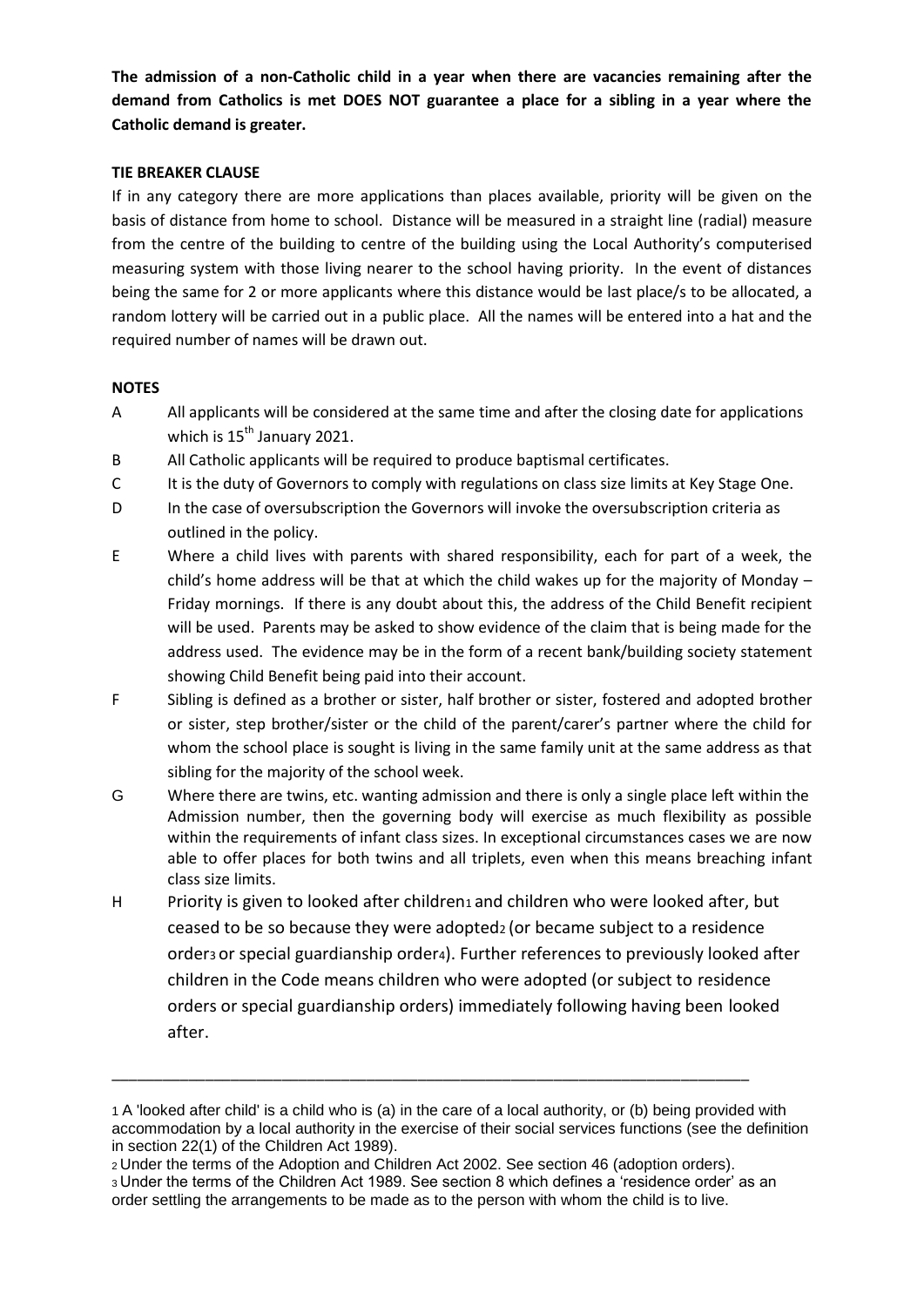- I A waiting list will be created for all years that are full. Names of children who have not been offered a place will be kept and will be ranked according to the Admission Criteria. Since the date of application cannot be a criterion for the order of names on the waiting list, late applicants for the school will be slotted into the order according to the extent to which they meet the criteria. It is therefore possible that a child who moves into the area later to have a higher priority than one who has been on the waiting list for some time. Parents will be informed of their child's position on the waiting list which will not be operated for longer than the end of the Autumn Term.
- J It sometimes happens that a child needs to change school other than at the "normal" time; such admissions are known as non-routine or in-year admissions. Parents wishing their child to attend this school should arrange to visit the school. They will be provided with an application form once they have a definite local address. If there is a place in the appropriate class, then the governors will arrange for the admission to take place. If there is no place, then the admissions committee will consider the application and information about how to appeal against the refusal will be provided. Appeals for children moving into the area will not be considered until there is evidence of a permanent address, e.g. exchange of contracts or tenancy agreement with rent book.

Please note that you cannot re-appeal for a place at a school within the same school year unless there has been relevant, significant and material change in the family circumstances.

- K If an application for admission has been turned down by the Governing Body, parents can appeal to an Independant Appeals Panel. Parents must be allowed at least twenty school days from the date of notification that their application was unsuccessful to submit that appeal. Parents must give reasons for appealing in writing and the decision of the Appeals is binding on all parties. Appeals for children moving into the area will not be considered until there is evidence of a permanent address, e.g. exchange of contracts or tenancy agreement with rent book. Please note that you cannot re-apply for a place at a school within the same school year unless there has been relevant, significant and material change in the family circumstances.
- L The Governing Body reserve the right to withdraw the offer of a school place where false evidence is received in relation to baptism, sibling connections or place of residence.

#### **LATE APPLICATIONS**

If the school is undersubscribed the inclusion of late applications may be possible. If the school is up to (or over) the published admission number the following arrangements will apply:

## **Applications received by the Local Authority after the closing date of 15 th January 2021**

The closing date for receipt of the Common Application Forms will be strictly observed. Applications received after this date will therefore only be considered after all applications received have been processed via the agreed policies.

Only in circumstances judged to be exceptional by the admissions authority may late applications be considered alongside those which were received by the closing date. These may include: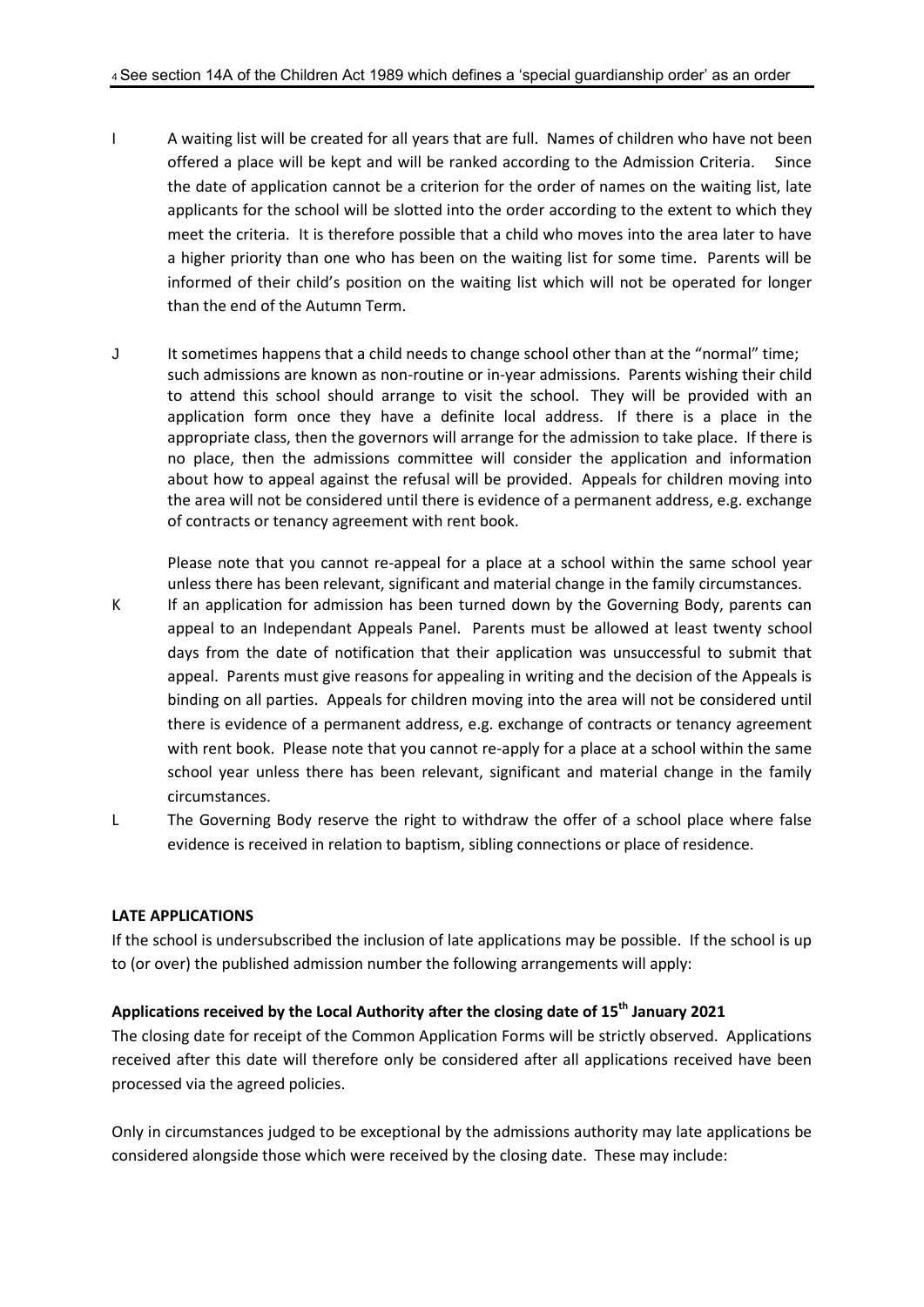- Families who move to an address within Lancashire area after the closing date for the receipt of applications.
- Parents who were abroad for the whole period between issue of primary admissions information and the closing date for applications.

*The onus will be placed upon applicants to provide the necessary evidence to support an exceptional case for late application. The admissions authority will decide about the appropriateness of each case.*

**Applications received after the offer letter date of 16 April 2021** will be considered in accordance with the co-ordinated admission arrangements for Lancashire LA. The LA will take responsibility for issuing offers to parents up to 31 August 2021.

This process will operate until the start of the autumn term 2021 after which any enquiries for places would be dealt with by the school which will liaise with the LA about the waiting list then make decisions and issue a letter accordingly.